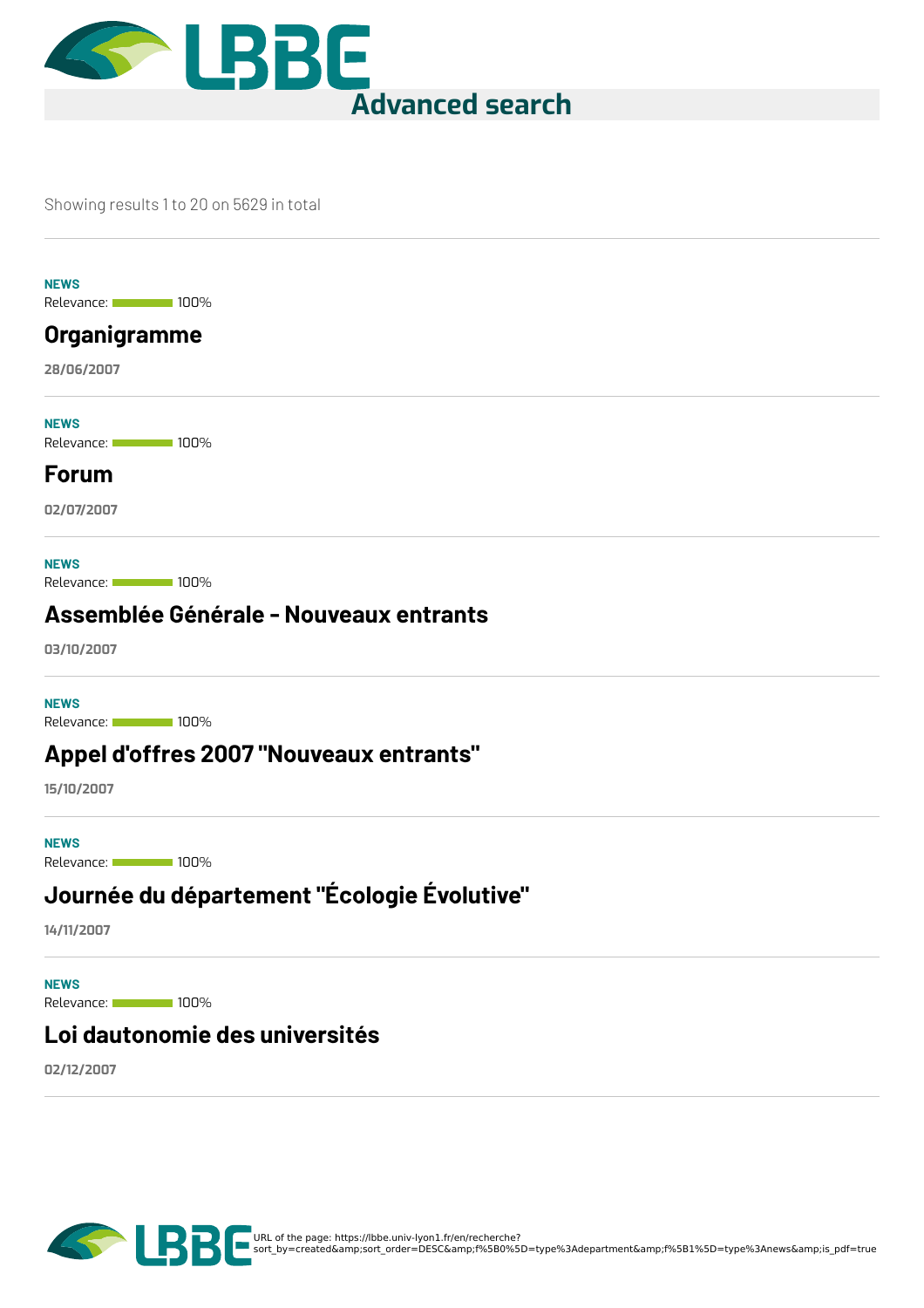

Relevance: 100% **NEWS**

### **Réunion annuelle du GDR « Génomique des [populations](https://lbbe.univ-lyon1.fr/en/node/5188) »**

**05/12/2007**

Relevance: 100% **NEWS**

#### **Conférence de Mme [Guérillot-Maire](https://lbbe.univ-lyon1.fr/en/node/5190)**

**20/12/2007**

**NEWS**

Relevance: 100%

### **Prix [Victor](https://lbbe.univ-lyon1.fr/en/node/5189) Noury**

**31/12/2007**

**NEWS**

Relevance: 100%

#### **[Developpeurs](https://lbbe.univ-lyon1.fr/en/node/5191) de paquetages R**

**01/01/2008**

**NEWS**

Relevance: 100%

#### **RTRA : axe [épidémiologie](https://lbbe.univ-lyon1.fr/en/node/5194)**

**29/01/2008**

Relevance: 100% **NEWS**

#### **Journée du [département](https://lbbe.univ-lyon1.fr/en/node/5192) "Ecologie Evolutive"**

**29/01/2008**

**NEWS**

Relevance: 100%

#### **[Journée](https://lbbe.univ-lyon1.fr/en/node/5193) de lIFR 41**

**06/02/2008**

**NEWS**

Relevance: 100%

#### **[Assemblée](https://lbbe.univ-lyon1.fr/en/node/5195) Générale du laboratoire**

**11/02/2008**



URL of the page: https://lbbe.univ-lyon1.fr/en/recherche?<br>sort\_by=created&amp;sort\_order=DESC&amp;f%5B0%5D=type%3Adepartment&amp;f%5B1%5D=type%3Anews&amp;is\_pdf=true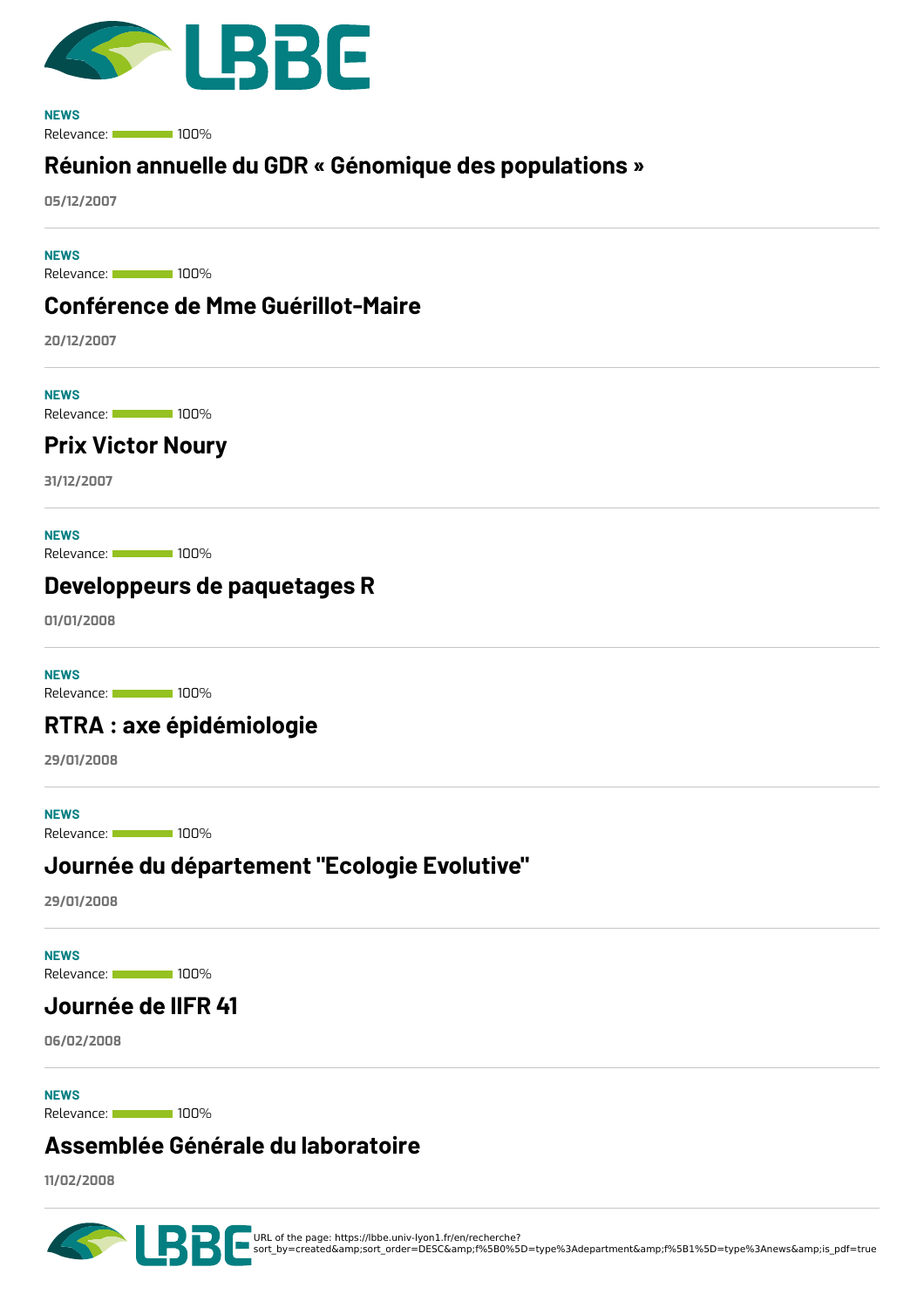

Relevance: 100% **NEWS**

### **Appel d'offres ["Nouveaux](https://lbbe.univ-lyon1.fr/en/node/5197) entrants"**

**29/02/2008**

Relevance: 100% **NEWS**

# **[Conseil](https://lbbe.univ-lyon1.fr/en/node/5196) d'UMR**

**03/03/2008**

**NEWS**

Relevance: 100%

### **Elections au Conseil [d'Administration](https://lbbe.univ-lyon1.fr/en/node/5199) de FInovI - Mardi 11 mars 2008**

**11/03/2008**

Relevance: 100% **NEWS**

## **L'UMR va 8nancer en 2008 4 projets de recherche ["nouveaux](https://lbbe.univ-lyon1.fr/en/node/5198) entrants"**

**28/03/2008**

**NEWS**

Relevance: 100%

#### **Offre Post-Doc - Date limite de dépôt des [candidatures](https://lbbe.univ-lyon1.fr/en/node/5200) : vendredi 28 mars 2008**

**28/03/2008**

Relevance: 100% **NEWS**

### **[Conseil](https://lbbe.univ-lyon1.fr/en/node/5203) UMR**

**17/06/2008**

**RESULTS FILTER**

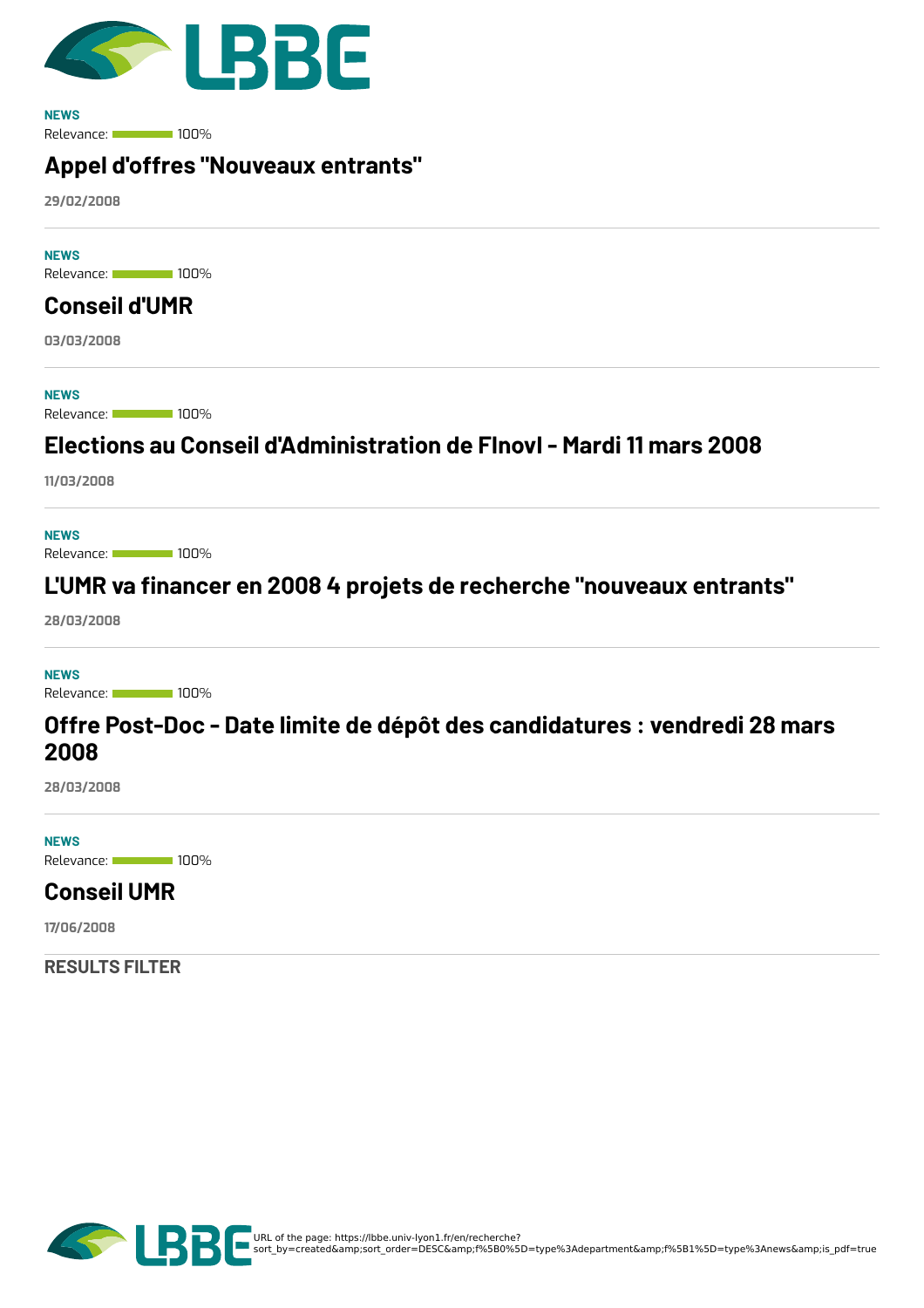

- [Basic](https://lbbe.univ-lyon1.fr/en/recherche?sort_by=created&%253Bsort_order=DESC&%253Bf%255B0%255D=type%253Adepartment&%253Bf%255B1%255D=type%253Anews&%253Bis_pdf=true&f%255B0%255D=type%253Apage) page (79)
- [Department](https://lbbe.univ-lyon1.fr/en/recherche?sort_by=created&%253Bsort_order=DESC&%253Bf%255B0%255D=type%253Adepartment&%253Bf%255B1%255D=type%253Anews&%253Bis_pdf=true&f%255B0%255D=type%253Adepartment) (5)
- [Directory](https://lbbe.univ-lyon1.fr/en/recherche?sort_by=created&%253Bsort_order=DESC&%253Bf%255B0%255D=type%253Adepartment&%253Bf%255B1%255D=type%253Anews&%253Bis_pdf=true&f%255B0%255D=type%253Adirectorypeople) of people (228)
- > [Events](https://lbbe.univ-lyon1.fr/en/recherche?sort_by=created&%253Bsort_order=DESC&%253Bf%255B0%255D=type%253Adepartment&%253Bf%255B1%255D=type%253Anews&%253Bis_pdf=true&f%255B0%255D=type%253Aevent) (733)
- > [News](https://lbbe.univ-lyon1.fr/en/recherche?sort_by=created&%253Bsort_order=DESC&%253Bf%255B0%255D=type%253Adepartment&%253Bf%255B1%255D=type%253Anews&%253Bis_pdf=true&f%255B0%255D=type%253Anews) (338)
- > [Photo/video](https://lbbe.univ-lyon1.fr/en/recherche?sort_by=created&%253Bsort_order=DESC&%253Bf%255B0%255D=type%253Adepartment&%253Bf%255B1%255D=type%253Anews&%253Bis_pdf=true&f%255B0%255D=type%253Agallery) gallery (1)
- > [Publications](https://lbbe.univ-lyon1.fr/en/recherche?sort_by=created&%253Bsort_order=DESC&%253Bf%255B0%255D=type%253Adepartment&%253Bf%255B1%255D=type%253Anews&%253Bis_pdf=true&f%255B0%255D=type%253Apublications) (4227)
- $\sum_{i=1}^{n}$ (18)

#### **Par rubrique**

- [Recherche](https://lbbe.univ-lyon1.fr/en/recherche?sort_by=created&%253Bsort_order=DESC&%253Bf%255B0%255D=type%253Adepartment&%253Bf%255B1%255D=type%253Anews&%253Bis_pdf=true&f%255B0%255D=rubrique%253ARecherche) (21)
- [Intranet](https://lbbe.univ-lyon1.fr/en/recherche?sort_by=created&%253Bsort_order=DESC&%253Bf%255B0%255D=type%253Adepartment&%253Bf%255B1%255D=type%253Anews&%253Bis_pdf=true&f%255B0%255D=rubrique%253AIntranet)

(11)

- [Laboratoire](https://lbbe.univ-lyon1.fr/en/recherche?sort_by=created&%253Bsort_order=DESC&%253Bf%255B0%255D=type%253Adepartment&%253Bf%255B1%255D=type%253Anews&%253Bis_pdf=true&f%255B0%255D=rubrique%253ALaboratoire) (11)
- [Recherche](https://lbbe.univ-lyon1.fr/en/recherche?sort_by=created&%253Bsort_order=DESC&%253Bf%255B0%255D=type%253Adepartment&%253Bf%255B1%255D=type%253Anews&%253Bis_pdf=true&f%255B0%255D=rubrique%253ARecherche%20Recherche) Recherche (1)

#### **By creation date**

From (jj/mm/aaaa)

To (jj/mm/aaaa)





URL of the page: https://lbbe.univ-lyon1.fr/en/recherche?<br>sort\_by=created&amp;sort\_order=DESC&amp;f%5B0%5D=type%3Adepartment&amp;f%5B1%5D=type%3Anews&amp;is\_pdf=true